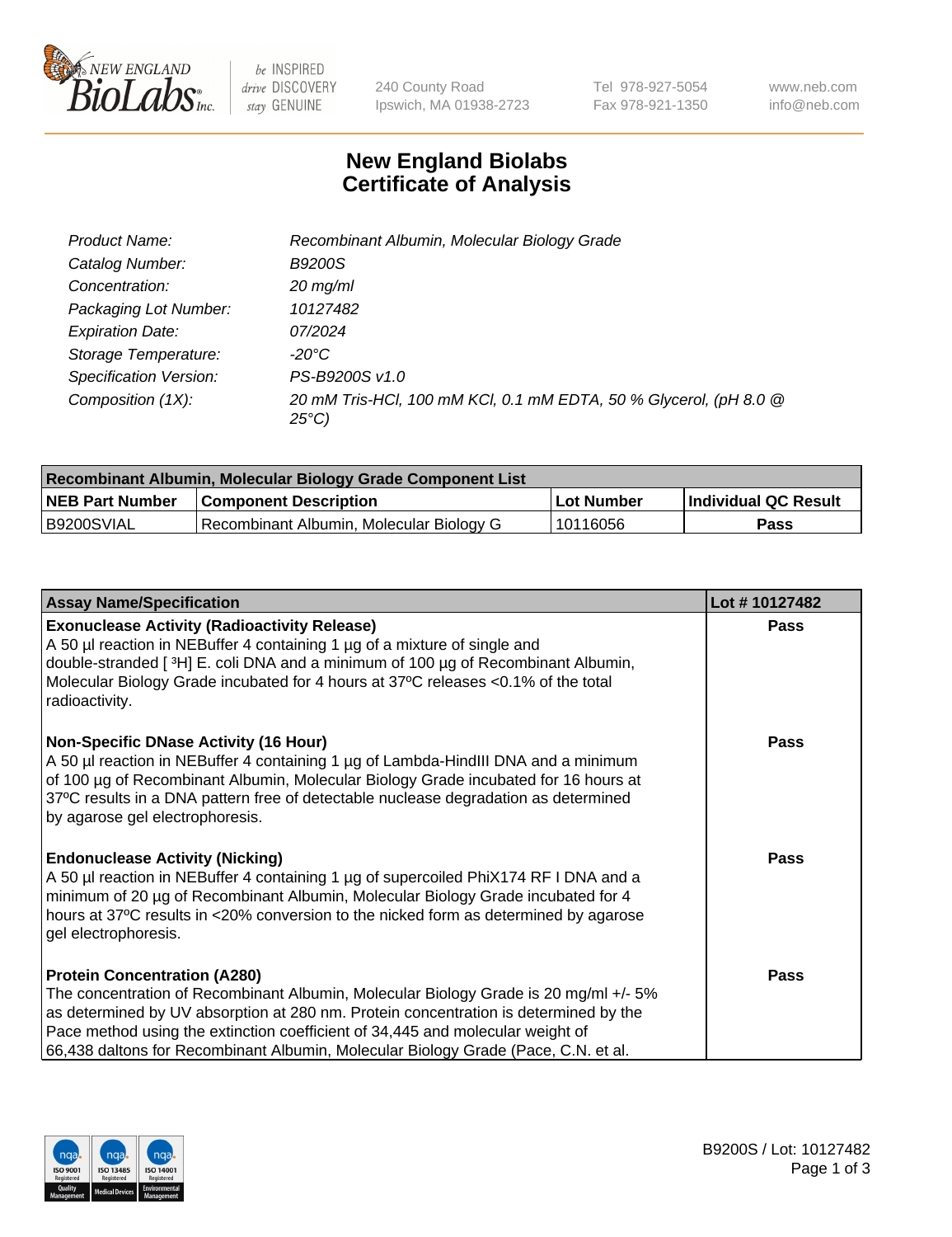

be INSPIRED drive DISCOVERY stay GENUINE

240 County Road Ipswich, MA 01938-2723 Tel 978-927-5054 Fax 978-921-1350

www.neb.com info@neb.com

| <b>Assay Name/Specification</b>                                                                                                                                                                                                                                                                                                                                                                                                            | Lot #10127482 |
|--------------------------------------------------------------------------------------------------------------------------------------------------------------------------------------------------------------------------------------------------------------------------------------------------------------------------------------------------------------------------------------------------------------------------------------------|---------------|
| (1995) Protein Sci., 4, 2411-2423).                                                                                                                                                                                                                                                                                                                                                                                                        |               |
| qPCR DNA Contamination (E. coli Genomic)<br>A minimum of 20 µg of Recombinant Albumin, Molecular Biology Grade is screened for<br>the presence of E. coli genomic DNA using SYBR® Green qPCR with primers specific for<br>the E. coli 16S rRNA locus. Results are quantified using a standard curve generated<br>from purified E. coli genomic DNA. The measured level of E. coli genomic DNA<br>contamination is $\leq 1$ E. coli genome. | <b>Pass</b>   |
| qPCR DNA Contamination (Eukaryotic Genomic)<br>A minimum of 20 µg of Recombinant Albumin, Molecular Biology Grade is screened for<br>the presence of eukaryotic genomic DNA using SYBR® Green qPCR with universal primers<br>for the 18S rRNA locus. Results are quantified using a standard curve generated from<br>purified E. album genomic DNA. The measured level of eukaryotic genomic DNA<br>contamination is $\leq$ 2.5 pg DNA/µl. | Pass          |
| <b>RNase Activity (Extended Digestion)</b><br>A 10 µl reaction in NEBuffer 4 containing 40 ng of fluorescein labeled RNA<br>transcript and a minimum of 20 µg of Recombinant Albumin, Molecular Biology Grade is<br>incubated at 37°C. After incubation for 16 hours, >90% of the substrate RNA remains<br>intact as determined by gel electrophoresis using fluorescent detection.                                                        | <b>Pass</b>   |
| <b>Single Stranded DNase Activity (FAM-Labeled Oligo)</b><br>A 50 µl reaction in CutSmart® Buffer containing a 20 nM solution of a fluorescent<br>internal labeled oligonucleotide and a minimum of 100 µg of Recombinant Albumin,<br>Molecular Biology Grade incubated for 16 hours at 37°C yields <5% degradation as<br>determined by capillary electrophoresis.                                                                         | Pass          |

This product has been tested and shown to be in compliance with all specifications.

One or more products referenced in this document may be covered by a 3rd-party trademark. Please visit <www.neb.com/trademarks>for additional information.